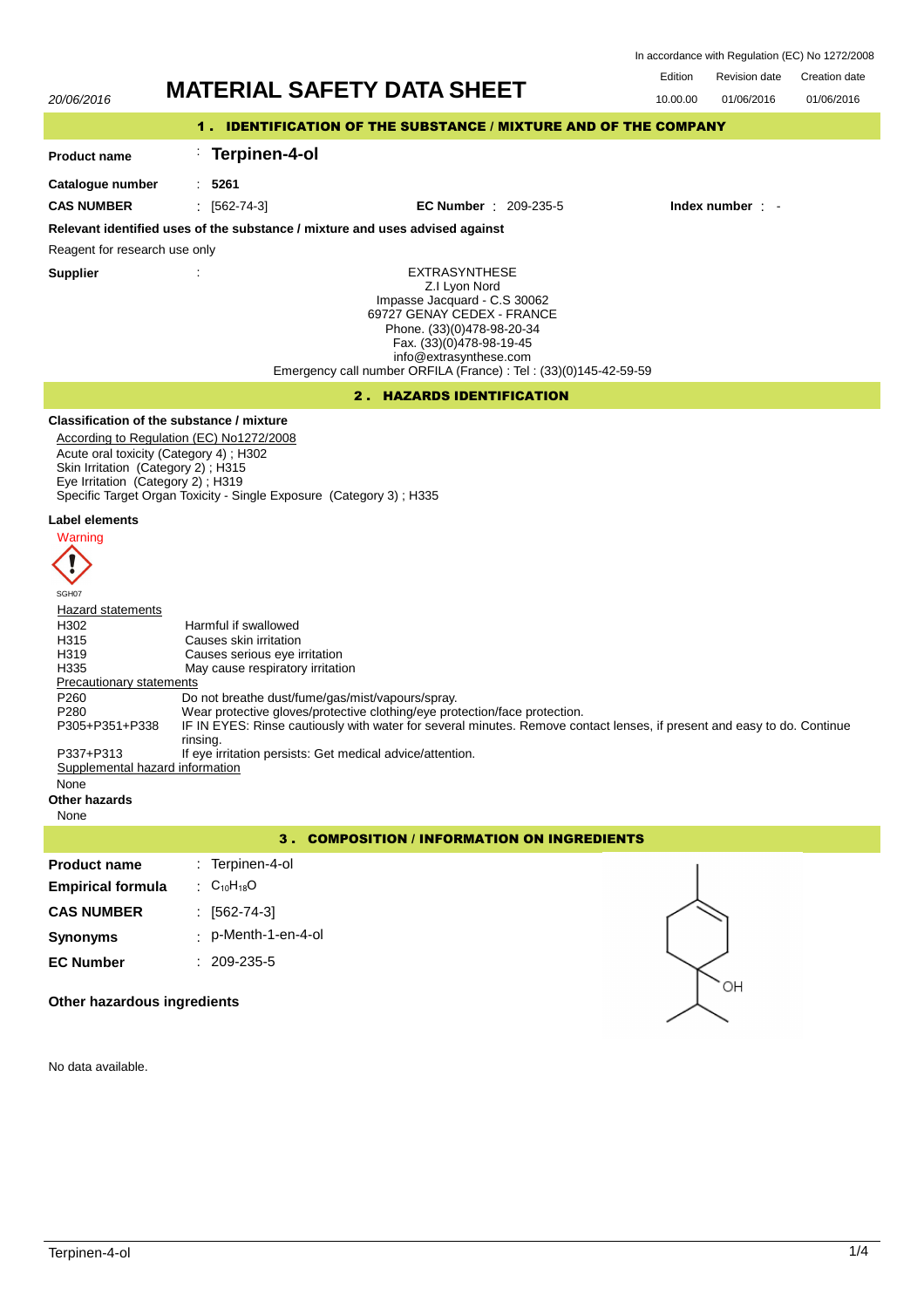#### 4 . FIRST AID MEASURES

# **Inhalation**

In case of inhalation, move the victim to fresh air. If breathing is difficult, put the victim on oxygen. If breathing stops, carry out artificial respiration.

# **In case of skin contact**

Wash thoroughly with water and soap.

# **In case of eye contact**

Rinse well with plenty of water for at least 15 minutes.

# **Ingestion**

Do not make an unconscious person vomit or swallow anything. Rinse the mouth thoroughly with water.

5 . FIRE-FIGHTING MEASURES

# **Extinguishing media**

Carbon dioxide, dry powder.

#### **Special hazards arising from the substance**

Harmful/toxic vapours, carbon oxides may be released during the fire.

# **Advise for fire-fighters**

Wear an autonomous breathing apparatus and suitable protection clothing against chemical agents.

# 6 . ACCIDENTAL RELEASE MEASURES

# **Personal precautions**

Use personal protective equipment. Evacuate the personnel from the contaminated zone. Ensure adequate ventilation.

# **Environnemental precautions**

Keeping away from drains, surface and ground waters.

#### **Methods and materials for containment and cleaning up**

Clean up without creating dust and place in adapted and sealed containers for elimination. Wash the contaminated aera with water and soap. Confine washing water and dispose of it complying with the local regulations. After cleaning, quickly eliminate traces of water with a product absorbing liquids (for example : sand, sawdust, universal binder, Kieselguhr).

# 7 . HANDLING AND STORAGE

### **Precautions for safe handling**

Avoid formation of dust. Avoid contact with skin and eyes. During handling, wear suitable personal protective equipment (see section 8). Follow the normal measures for preventive fire protection.

### **Specific handling**

No data available.

# **Specific end use(s)**

No data available

### **Conditions for safe storage, including any incompatibilities**

Store in a cool well-ventilated place. Keep container tightly closed in a dry place away from light.

#### Store at <+8°C

8 . EXPOSURE CONTROL/PERSONAL PROTECTION

#### **Respiratory protection**

Wear imperatively an appropriated mask/respirator, tested and approved by standards such as NIOSH (US) or CEN (EU).

### **Hand protection**

Handle with protective gloves. The selected gloves have to satisfy the specifications of EU Directive 89/686/EEC and the standard EN 374 derived from it.

### **Eye protection**

Wear safety glasses.

### **Skin protection**

Wear suitable protective clothing according to the quantity and the level of activity of the substance at the workplace.

# 9 . PHYSICAL AND CHEMICAL PROPERTIES

#### **Information on basic physical and chemical properties**

| Physical state        | $:$ Liquid           |
|-----------------------|----------------------|
| Color                 | : No data available. |
| Solubility in         | : No data available. |
| Melting point         | : No data available. |
| Initial boiling point | : No data available. |
| Flash point           | : No data available. |
| pH                    | : No data available. |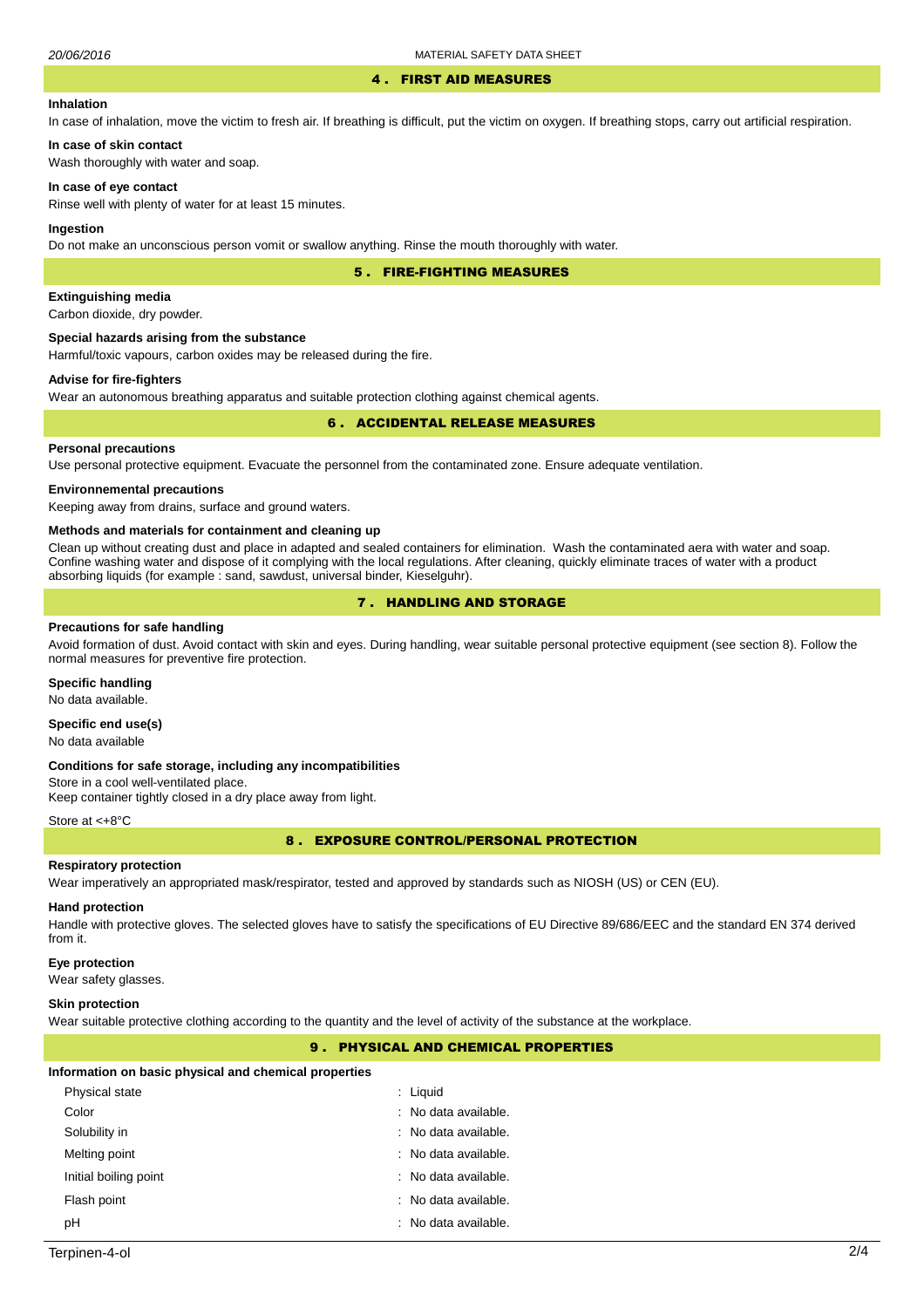# 20/06/2016 MATERIAL SAFETY DATA SHEET

| Partition coefficient: n-octanol/water | No data available.   |
|----------------------------------------|----------------------|
| Auto-ignition temperature              | : No data available. |

Decomposition temperature No data available.

Viscosity **in the contract of the contract of the contract of the contract of the contract of the contract of the contract of the contract of the contract of the contract of the contract of the contract of the contract of** 

# **Other information**

### No data available

10 . STABILITY AND REACTIVITY

# **Reactivity**

No data available.

# **Chemical stability**

Stable under recommanded storage conditions.

# **Possibility of hazardous reactions**

No hazardous reactions during storage and handling complying with the instructions.

**Conditions to avoid**

No data available.

# **Incompatible materials**

No data available.

## **Hazardous decomposition products**

No hazardous decomposition products if the instructions for handling and storage are respected. During high overheating of the substance or during a fire, hazardous decomposition products may be produced.

11 . TOXICOLOGICAL INFORMATION

#### **Acute oral toxicity**

Rat, Dose : 1300 mg/kg Result : LD50, (RTECS),

### **Acute dermal toxicity**

No data available.

#### **Acute inhalation toxicity**

No data available.

#### **Skin Corrosion**

No data available.

### **Skin Irritation**

No data available.

# **Serious Eye Damage**

No data available.

### **Eye Irritation**

No data available.

# **Respiratory Sensitisation**

No data available.

# **Skin Sensitisation**

No data available.

# **Germ Cell Mutagenicity**

No data available.

#### **Carcinogenictiy**

No data available.

# **Reproductive Toxicity**

No data available.

# **Specific Target Organ Toxicity - Single Exposure**

No data available.

# **Specific Target Organ Toxicity - Repeated Exposure**

No data available.

# **Aspiration Hazard**

No data available.